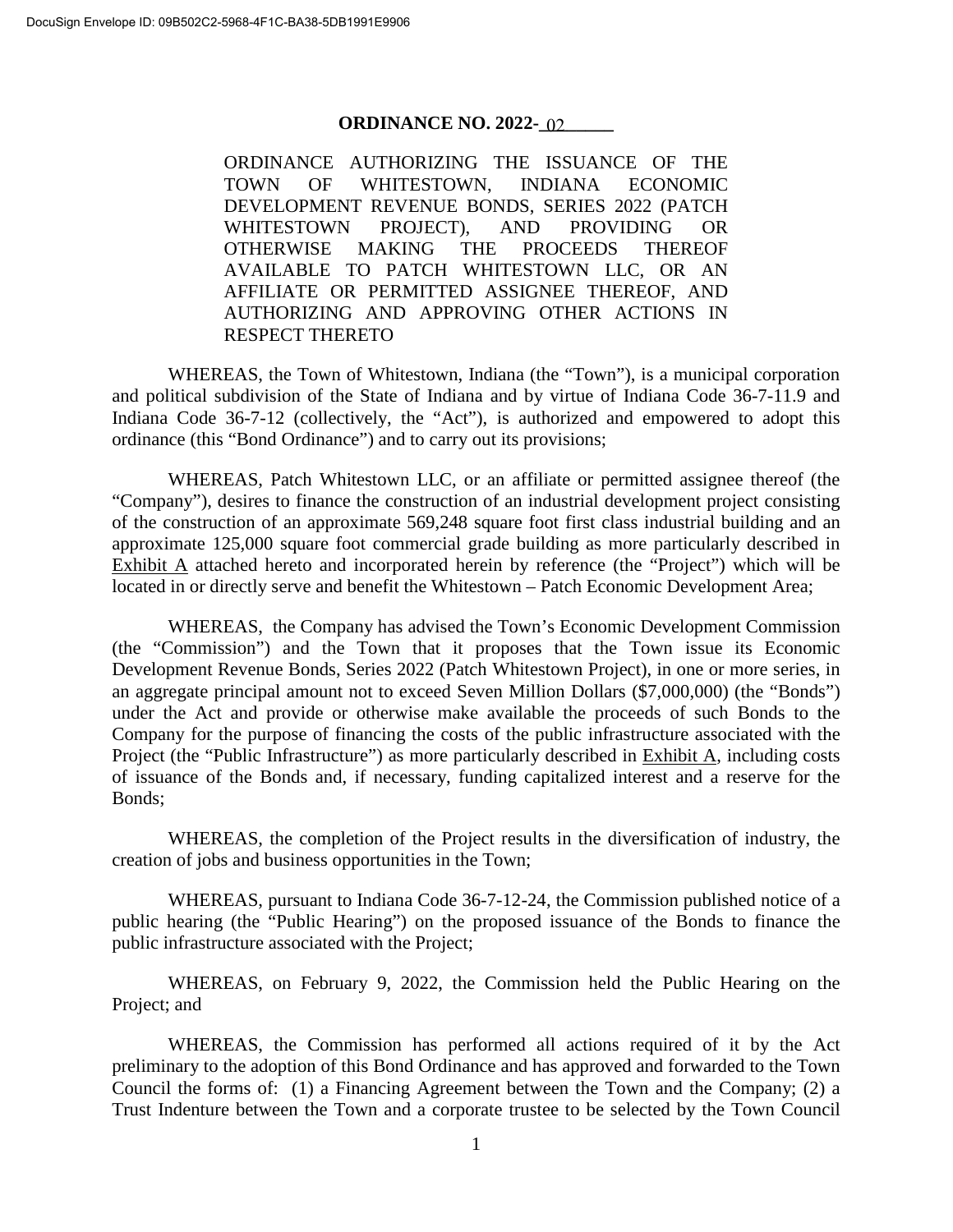President and acceptable to the Company (the "Trustee") (the "Indenture"); (3) the Bonds; (4) the Bond Purchase Agreement between the Town and the purchaser of the Bonds (the "Purchase Agreement"); and (5) this Bond Ordinance (the Financing Agreement, the Indenture, the Bonds, the Purchase Agreement and this Bond Ordinance, collectively, the "Financing Agreements");

NOW, THEREFORE, BE IT ORDAINED BY THE TOWN COUNCIL OF THE TOWN OF WHITESTOWN, INDIANA, THAT:

Section 1. Findings; Public Benefits. The Town Council hereby finds and determines that the Project involve the acquisition, construction and equipping of an "economic development facility" as that phrase is used in the Act; that the Project will increase employment opportunities and increase diversification of economic development in the Town, will improve and promote the economic stability, development and welfare in the Town, will encourage and promote the expansion of industry, trade and commerce in the Town and the location of other new industries in the Town; that the public benefits to be accomplished by this Bond Ordinance, in tending to overcome insufficient employment opportunities and insufficient diversification of industry, are greater than the cost of public services (as that phrase is used in the Act) which will be required by the Project; and, therefore, that the financing of the Project by the issue of the Bonds under the Act (i) will be of benefit to the health and general welfare of the Town and (ii) complies with the Act.

Section 2. Approval of Financing. The proposed financing of the Public Infrastructure for the Project by the issuance of the Bonds under the Act, in the form that such financing was approved by the Town's Economic Development Commission, is hereby approved.

Section 3. Authorization of the Bonds. The issuance of the Bonds, payable solely from revenues and receipts derived from the Financing Agreements, is hereby authorized.

Section 4. Terms of the Bonds. (a) The Bonds in the aggregate principal amount not to exceed Seven Million Dollars (\$7,000,000), shall (i) be executed at or prior to the closing date by the manual or facsimile signatures of the Town Council President and the Clerk-Treasurer of the Town; (ii) be dated as of the date of their delivery; (iii) mature on a date not later than twenty-five (25) years after the date of issuance; (iv) bear interest at such rates as determined with the purchaser of the Bonds in the Purchase Agreement; (v) be issuable in such denominations as set forth in the Financing Agreements; (vi) be issuable only in fully registered form; (vii) be subject to registration on the bond register as provided in the Indenture; (viii) be payable in lawful money of the United States of America; (ix) be payable at an office of the Trustee as provided in the Indenture; (x) be subject to optional redemption prior to maturity and subject to redemption as otherwise provided in the Financing Agreements; (xi) be issued in one or more series; and (xii) contain such other terms and provisions as may be provided in the Financing Agreements. The Bonds may be issued as taxable or tax-exempt for purposes of federal income taxation, as determined by the Town Council President and Clerk-Treasurer of the Town, prior to the issuance of the Bonds, with the advice of the Town's bond counsel.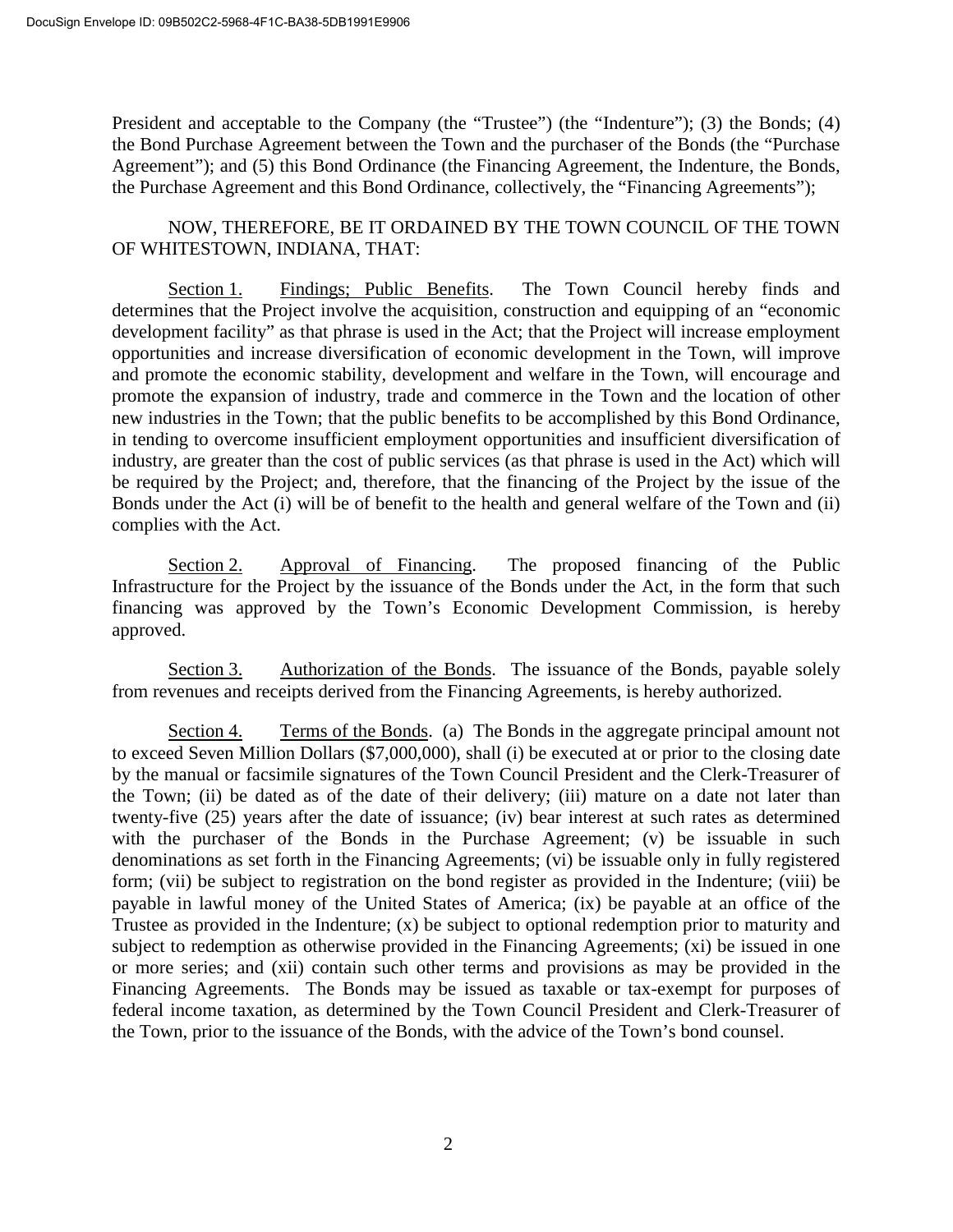(b) The Bonds and the interest thereon do not and shall never constitute an indebtedness of, or a charge against the general credit or taxing power of, the Town, but shall be special and limited obligations of the Town, payable solely from revenues and other amounts derived from the Financing Agreements. Forms of the Financing Agreements are before this meeting and are by this reference incorporated in this Bond Ordinance, and the Clerk-Treasurer of the Town is hereby directed, in the name and on behalf of the Town, to insert them into the minutes of the Town Council and to keep them on file.

Section 5. Sale of the Bonds. The Town Council President and the Clerk-Treasurer of the Town are hereby authorized and directed, in the name and on behalf of the Town, to sell the Bonds to the purchaser at the price, in the manner and at the time set forth in the Purchase Agreement, at such prices as are determined on the date of sale and approved by the Town Council President and the Clerk-Treasurer of the Town.

Section 6. Execution and Delivery of Financing Agreements. The Town Council President and the Clerk-Treasurer of the Town are hereby authorized and directed, in the name and on behalf of the Town, to execute or endorse and deliver the Financing Agreement, the Indenture, the Purchase Agreement and the Bonds, submitted to the Town Council, which are hereby approved in all respects.

Section 7. Changes in Financing Agreements. The Town Council President and the Clerk-Treasurer of the Town are hereby authorized, in the name and on behalf of the Town, without further approval of the Town Council or the Commission, to approve such changes in the Financing Agreements as may be permitted by Act, such approval to be conclusively evidenced by their execution thereof.

Section 8. General. The Town Council President and the Clerk-Treasurer of the Town, and each of them, are hereby authorized and directed, in the name and on behalf of the Town, to execute or endorse any and all agreements (including any taxpayer agreements), documents and instruments, perform any and all acts, approve any and all matters, and do any and all other things deemed by them, or either of them, to be necessary or desirable in order to carry out and comply with the intent, conditions and purposes of this Bond Ordinance (including the preambles hereto and the documents mentioned herein), the Project, the issuance and sale of the Bonds, and the securing of the Bonds under the Financing Agreements, and any such execution, endorsement, performance or doing of other things heretofore effected by, and hereby is, ratified and approved.

Section 9. Binding Effect. The provisions of this Bond Ordinance and the Financing Agreements shall constitute a binding contract between the Town and the holders of the Bonds, and after issuance of the Bonds this Bond Ordinance shall not be repealed or amended in any respect which would adversely affect the rights of the holders of the Bonds as long as the Bonds or interest thereon remains unpaid.

Section 10. Repeal. All ordinances or parts of ordinances in conflict herewith are hereby repealed.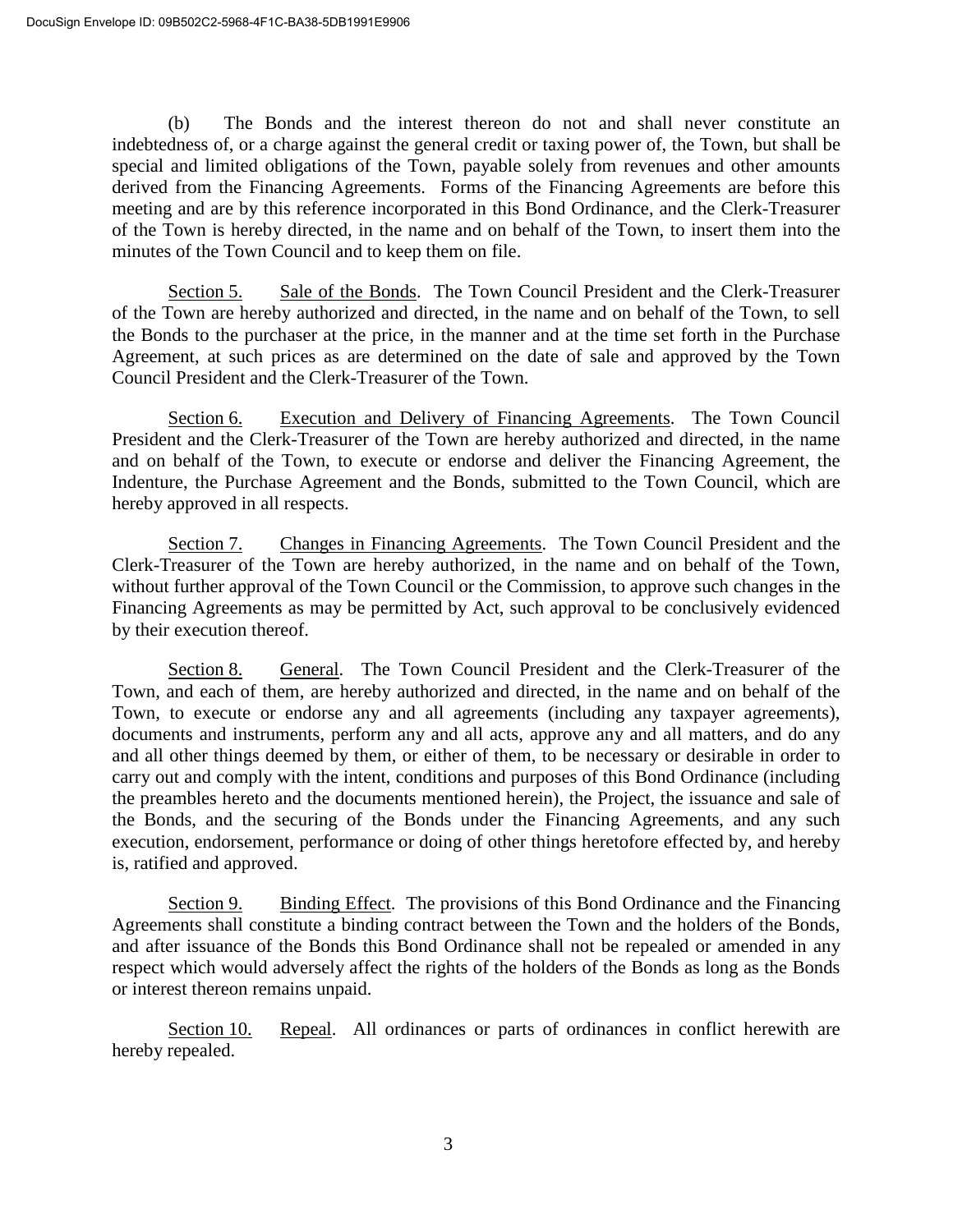Section 11. Effective Date. This Bond Ordinance shall be in full force and effect immediately upon adoption.

Section 12. Copies of Financing Agreements on File. Two copies of the Financing Agreements incorporated into this Bond Ordinance were duly filed in the office of the Clerk-Treasurer of the Town, and are available for public inspection in accordance with Indiana Code 36-1-5-4.

PASSED AND ADOPTED on the  $\frac{9\text{th}}{20}$  day of February 100. 2022, by the Town Council of the Town of Whitestown, Indiana, by a vote of  $\frac{5}{2}$  in favor and  $\frac{1}{2}$  against.

> TOWN COUNCIL OF THE TOWN OF WHITESTOWN, INDIANA

DocuSigned by:  $^{\prime}$ 1B1E34EA.

Clinton Bohm, President

ATTEST:

-DocuSigned by:

 $\cdots$   $\cdots$   $\cdots$   $\cdots$   $\cdots$   $\cdots$   $\cdots$   $\cdots$   $\cdots$   $\cdots$   $\cdots$   $\cdots$   $\cdots$   $\cdots$   $\cdots$   $\cdots$   $\cdots$   $\cdots$   $\cdots$   $\cdots$   $\cdots$   $\cdots$   $\cdots$   $\cdots$   $\cdots$   $\cdots$   $\cdots$   $\cdots$   $\cdots$   $\cdots$   $\cdots$   $\cdots$   $\cdots$   $\cdots$   $\cdots$   $\cdots$   $\cdots$ 

Matt Sumner, Clerk-Treasurer Town of Whitestown, Indiana